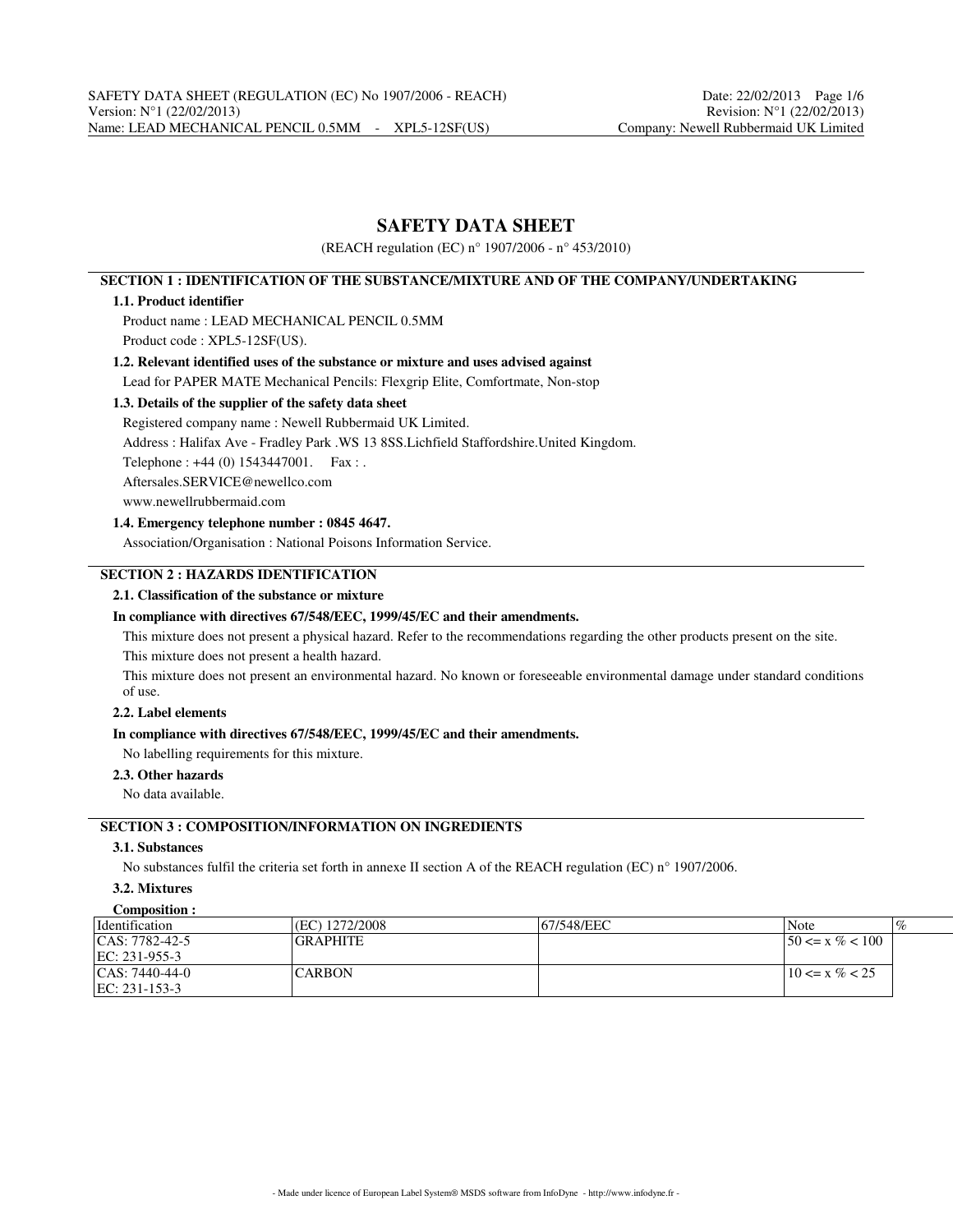## **SECTION 4 : FIRST AID MEASURES**

As a general rule, in case of doubt or if symptoms persist, always call a doctor. NEVER induce swallowing by an unconscious person.

#### **4.1. Description of first aid measures**

#### **In the event of splashes or contact with eyes :**

Wash thoroughly with soft, clean water for 15 minutes holding the eyelids open.

If there is any redness, pain or visual impairment, consult an ophthalmologist.

#### **In the event of splashes or contact with skin :**

Watch out for any remaining product between skin and clothing, watches, shoes, etc.

#### **In the event of swallowing :**

Seek medical attention, showing the label.

#### **4.2. Most important symptoms and effects, both acute and delayed**

No data available.

#### **4.3. Indication of any immediate medical attention and special treatment needed** No data available.

## **SECTION 5 : FIREFIGHTING MEASURES**

Non-flammable.

#### **5.1. Extinguishing media**

#### **5.2. Special hazards arising from the substance or mixture**

A fire will often produce a thick black smoke. Exposure to decomposition products may be hazardous to health.

Do not breathe in smoke.

In the event of a fire, the following may be formed :

- carbon monoxide (CO)

- carbon dioxide (CO2)

#### **5.3. Advice for firefighters**

No data available.

## **SECTION 6 : ACCIDENTAL RELEASE MEASURES**

## **6.1. Personal precautions, protective equipment and emergency procedures**

Consult the safety measures listed under headings 7 and 8.

#### **For fire-fighters**

Fire-fighters will be equipped with suitable personal protective equipment (See section 8).

#### **6.2. Environmental precautions**

Prevent any material from entering drains or waterways.

#### **6.3. Methods and material for containment and cleaning up**

Retrieve the product by mechanical means (sweeping/vacuuming).

#### **6.4. Reference to other sections**

No data available.

## **SECTION 7 : HANDLING AND STORAGE**

Requirements relating to storage premises apply to all facilities where the mixture is handled.

#### **7.1. Precautions for safe handling**

Always wash hands after handling.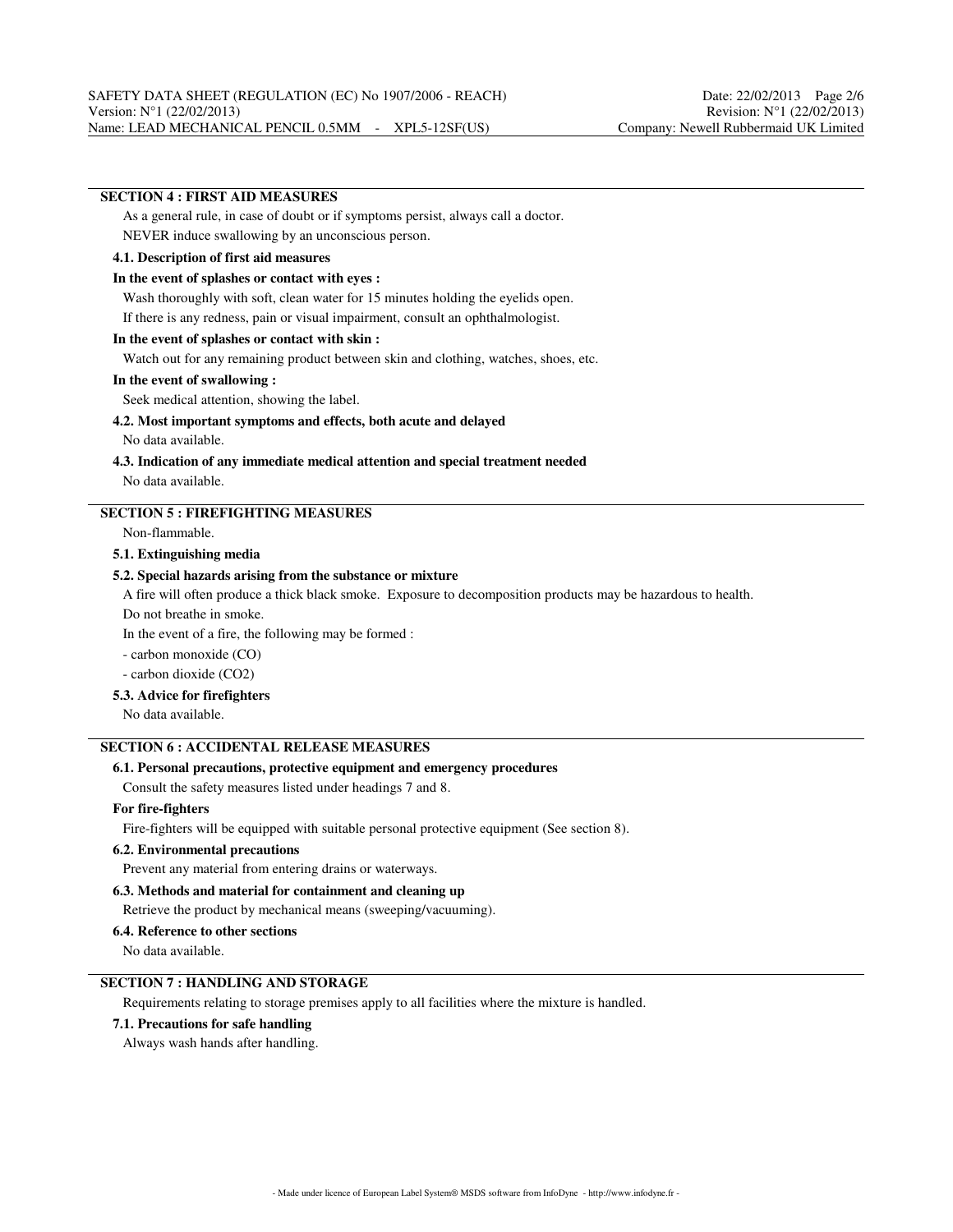#### **Fire prevention :**

Prevent access by unauthorised personnel.

#### **Recommended equipment and procedures :**

For personal protection, see section 8.

Observe precautions stated on label and also industrial safety regulations.

#### **Prohibited equipment and procedures :**

#### No smoking, eating or drinking in areas where the mixture is used.

**7.2. Conditions for safe storage, including any incompatibilities**

No data available.

#### **Packaging**

Always keep in packaging made of an identical material to the original.

**7.3. Specific end use(s)**

No data available.

## **SECTION 8 : EXPOSURE CONTROLS/PERSONAL PROTECTION**

#### **8.1. Control parameters**

## **Occupational exposure limits :**

- ACGIH TLV (American Conference of Governmental Industrial Hygienists, Threshold Limit Values, 2010) :

| <b>CAS</b>                                               | TWA :            | STEL:                     | Ceiling: | Definition :         | Criteria:  |         |
|----------------------------------------------------------|------------------|---------------------------|----------|----------------------|------------|---------|
| 7782-42-5                                                | $2 \text{ mg/m}$ | $\overline{\phantom{0}}$  |          |                      | R          |         |
| - France (INRS - ED984 : 2008) :                         |                  |                           |          |                      |            |         |
| <b>CAS</b>                                               | $VME-ppm$ :      | $VME-mg/m3$ : $VLE-ppm$ : |          | $VLE-mg/m3$ : Notes: |            | TMP No: |
| 7782-42-5                                                |                  | 2 A                       |          |                      |            | 25      |
| - UK / WEL (Workplace exposure limits, EH40/2005, 2007): |                  |                           |          |                      |            |         |
| <b>CAS</b>                                               | TWA :            | STEL:                     | Ceiling: | Definition :         | Criteria : |         |
| 7440-44-0                                                | $4 \text{ mg/m}$ | $\overline{\phantom{0}}$  | -        |                      | R          |         |

#### **8.2. Exposure controls**

#### **Personal protection measures, such as personal protective equipment**

Use personal protective equipment that is clean and has been properly maintained.

Store personal protective equipment in a clean place, away from the work area.

Never eat, drink or smoke during use. Remove and wash contaminated clothing before re-using. Ensure that there is adequate ventilation, especially in confined areas.

## **- Eye / face protection**

Avoid contact with eyes.

Before handling powders or dust emission, wear mask goggles in accordance with standard EN166.

#### **- Hand protection**

Wear suitable protective gloves in the event of prolonged or repeated skin contact.

#### **- Body protection**

Work clothing worn by personnel shall be laundered regularly.

After contact with the product, all parts of the body that have been soiled must be washed.

## **- Respiratory protection**

Avoid breathing dust.

#### Type of FFP mask :

Wear a disposable half-mask dust filter in accordance with standard EN149.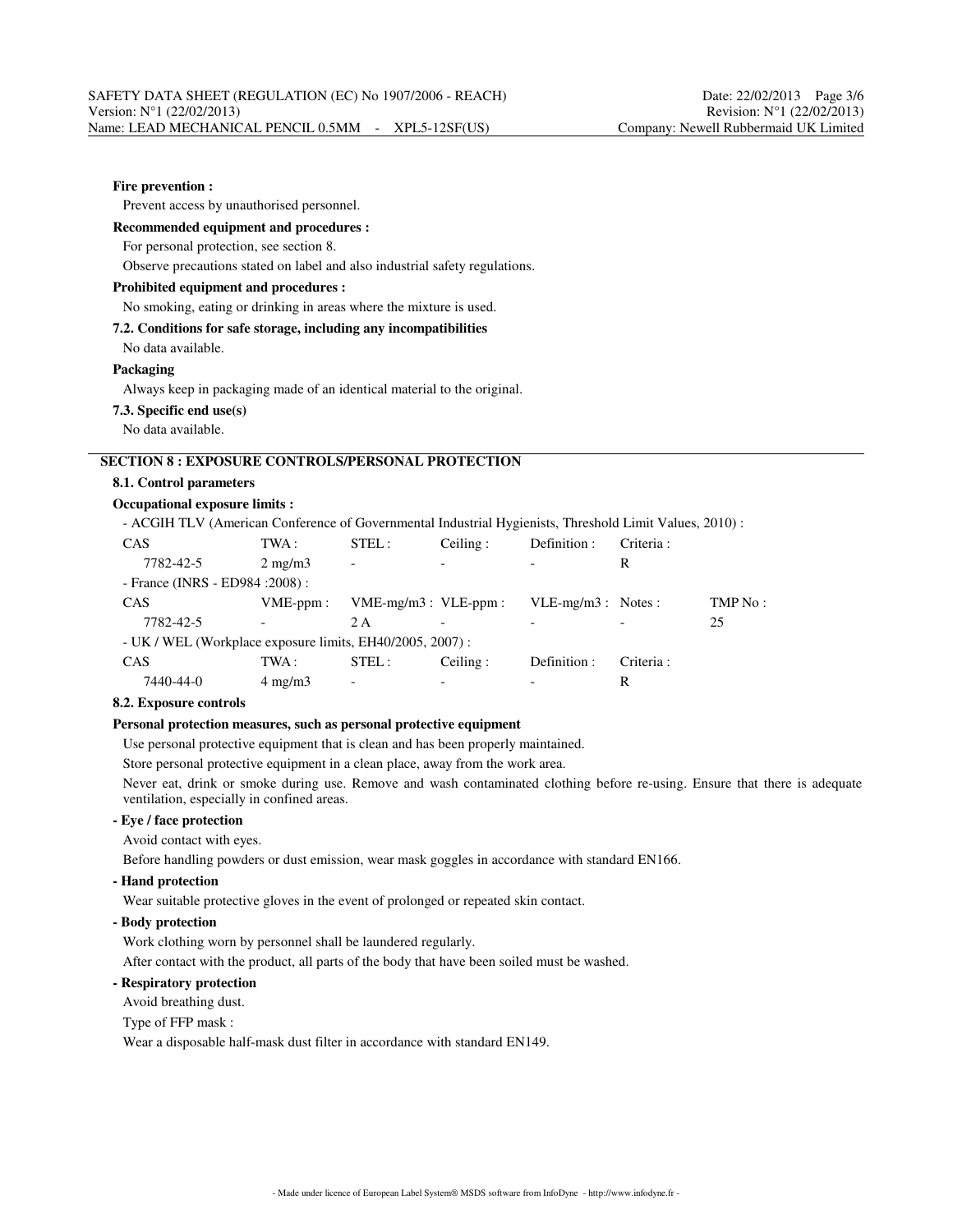## **SECTION 9 : PHYSICAL AND CHEMICAL PROPERTIES 9.1. Information on basic physical and chemical properties General information :** Physical state : solid. **Important health, safety and environmental information** pH : Not relevant. Boiling point/boiling range : not relevant. Flash point interval : not relevant. Vapour pressure : not relevant. Density : 1.5 - 1.8 @ 20 °C Water solubility : Insoluble. Melting point/melting range : not relevant. Self-ignition temperature : not relevant. Decomposition point/decomposition range : not relevant. **9.2. Other information**

No data available.

## **SECTION 10 : STABILITY AND REACTIVITY**

#### **10.1. Reactivity**

No data available.

#### **10.2. Chemical stability**

This mixture is stable under the recommended handling and storage conditions in section 7.

#### **10.3. Possibility of hazardous reactions**

No data available.

#### **10.4. Conditions to avoid**

Avoid :

#### - formation of dusts

Dusts can form an explosive mixture with air.

#### **10.5. Incompatible materials**

#### **10.6. Hazardous decomposition products**

The thermal decomposition may release/form :

- carbon monoxide (CO)

- carbon dioxide (CO2)

## **SECTION 11 : TOXICOLOGICAL INFORMATION**

#### **11.1. Information on toxicological effects**

No data available.

**11.1.1. Substances**

No toxicological data available for the substances.

## **11.1.2. Mixture**

**Acute toxicity :**

Species : Rat DL50 > 2000 mg/kg Species : Rabbit  $D<sub>L</sub>50 > 2000$  mg/kg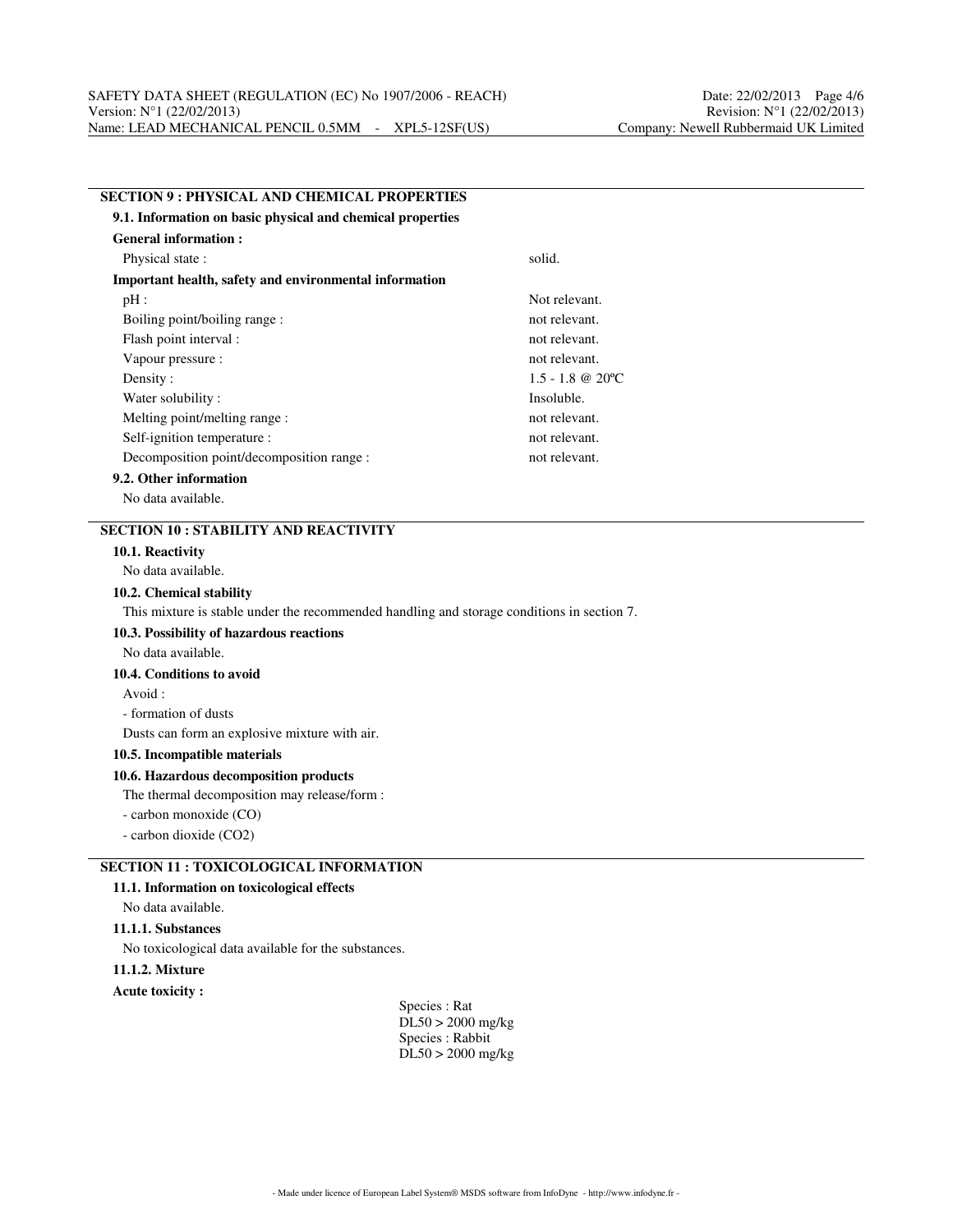| Species : Rat   |
|-----------------|
| $CL50 > 5$ mg/l |

## **SECTION 12 : ECOLOGICAL INFORMATION 12.1. Toxicity 12.1.1. Substances**

No aquatic toxicity data available for the substances.

#### **12.1.2. Mixtures**

No aquatic toxicity data available for the mixture.

#### **12.2. Persistence and degradability**

No data available.

#### **12.3. Bioaccumulative potential**

No data available.

**12.4. Mobility in soil**

No data available.

## **12.5. Results of PBT and vPvB assessment**

No data available.

## **12.6. Other adverse effects**

No data available.

## **German regulations concerning the classification of hazards for water (WGK) :**

WGK 2 (VwVwS vom 27/07/2005, KBws) : Hazardous for water.

## **SECTION 13 : DISPOSAL CONSIDERATIONS**

Proper waste management of the mixture and/or its container must be determined in accordance with Directive 2008/98/EC.

#### **13.1. Waste treatment methods**

Do not pour into drains or waterways.

#### **Waste :**

Waste management is carried out without endangering human health, without harming the environment and, in particular without risk to water, air, soil, plants or animals.

Recycle or dispose of waste in compliance with current legislation, preferably via a certified collector or company.

Do not contaminate the ground or water with waste, do not dispose of waste into the environment.

#### **Soiled packaging :**

Empty container completely. Keep label(s) on container.

Give to a certified disposal contractor.

## **SECTION 14 : TRANSPORT INFORMATION**

Exempt from transport classification and labelling.

Transport product in compliance with provisions of the ADR for road, RID for rail, IMDG for sea and ICAO/IATA for air transport (ADR 2011 - IMDG 2010 - ICAO/IATA 2012).

#### **SECTION 15 : REGULATORY INFORMATION**

#### **15.1. Safety, health and environmental regulations/legislation specific for the substance or mixture**

#### **- Particular provisions :**

No data available.

**- German regulations concerning the classification of hazards for water (WGK) :**

Germany : WGK 2 (VwVwS vom 27/07/2005, KBws)